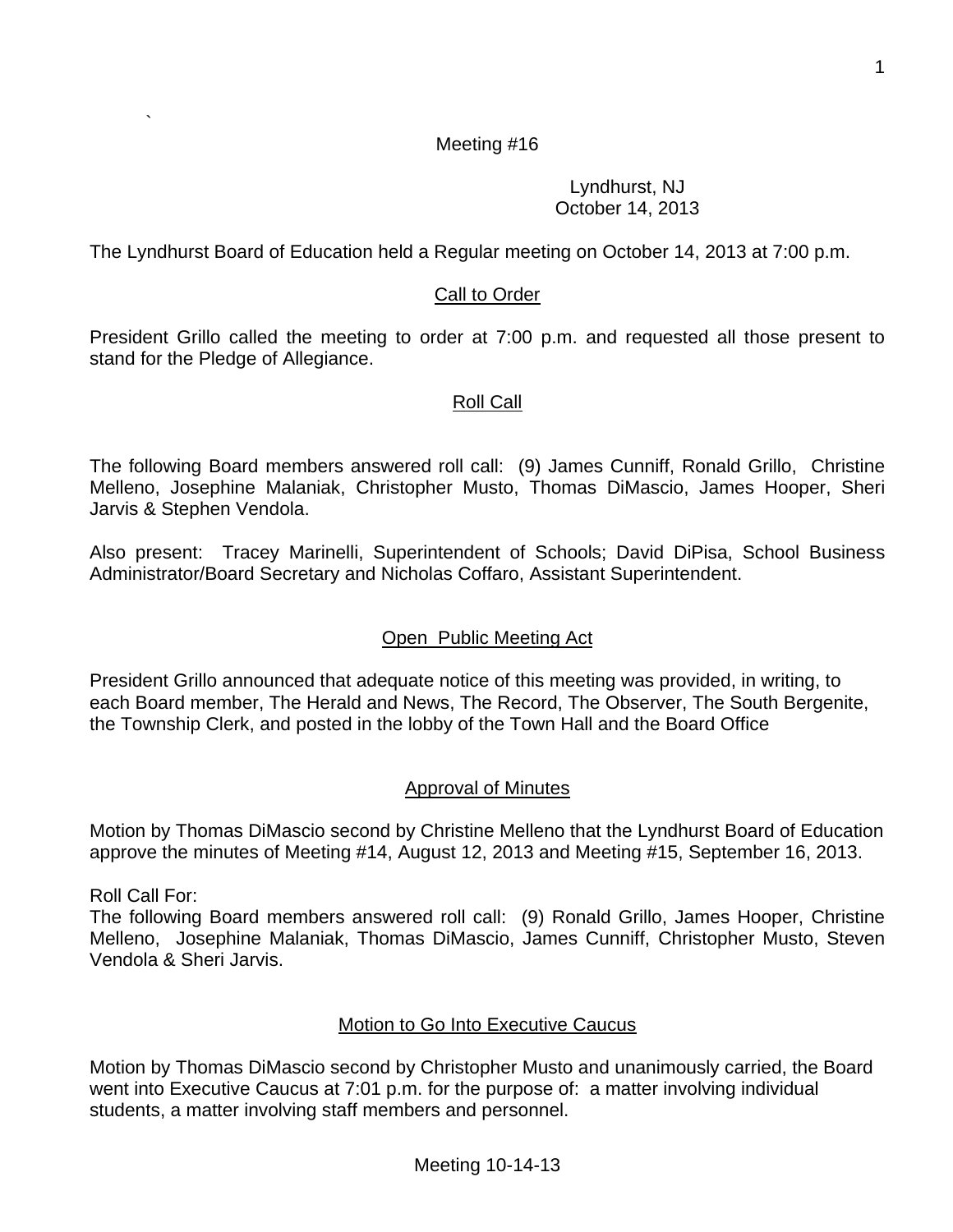## Motion To Open Meeting to Public

Motion by Thomas DiMascio second by Josephine Malaniak and unanimously carried, the Board opened the meeting to the public at 7:50 p.m.

Roll Call For:

The following Board members answered roll call: (9) Ronald Grillo, James Hooper, Christine Melleno, Josephine Malaniak, Christopher Musto, Thomas DiMascio, James Cunniff, Steven Vendola & Sheri Jarvis.

# Public Comment

Agenda Items

Elaine Stella Plumbing Bid Director of Special Services to Supervisor of Special Services Confidential Secretaries

Tracey L. Marinelli, Superintendent request an Education Curriculum Committee meeting.

## Superintendent's Report

- 1. Tracey L. Marinelli, Superintendent announced that the High School will be producing "The Twelfth Night".
- 2. Tracey L. Marinelli, Superintendent announced that the "The Lighthouse", Lyndhurst High School's monthly student newspaper, received an Overall Excellence Award from the Garden State Scholastic Press Association (GSSPA) for the 2012-2013 publications.

Annette DiMascio

Questioned about Lunch Aides wiping rooms down.

### Finance Committee

Any Board member who takes exception to any of the following listed actions under the category of Finance may so indicate now and a separate motion for each of the excepted actions will be entertained.

Motion made by Thomas DiMascio second by Christopher Musto that the following Finance actions of the Board numbered 1 through 9 exception actions be adopted.

Roll Call For: (9) Ronald Grillo, James Hooper, Christine Melleno, , Christopher Musto, Josephine Malaniak, Thomas DiMascio, James Cunniff, Stephen Vendola & Sheri Jarvis.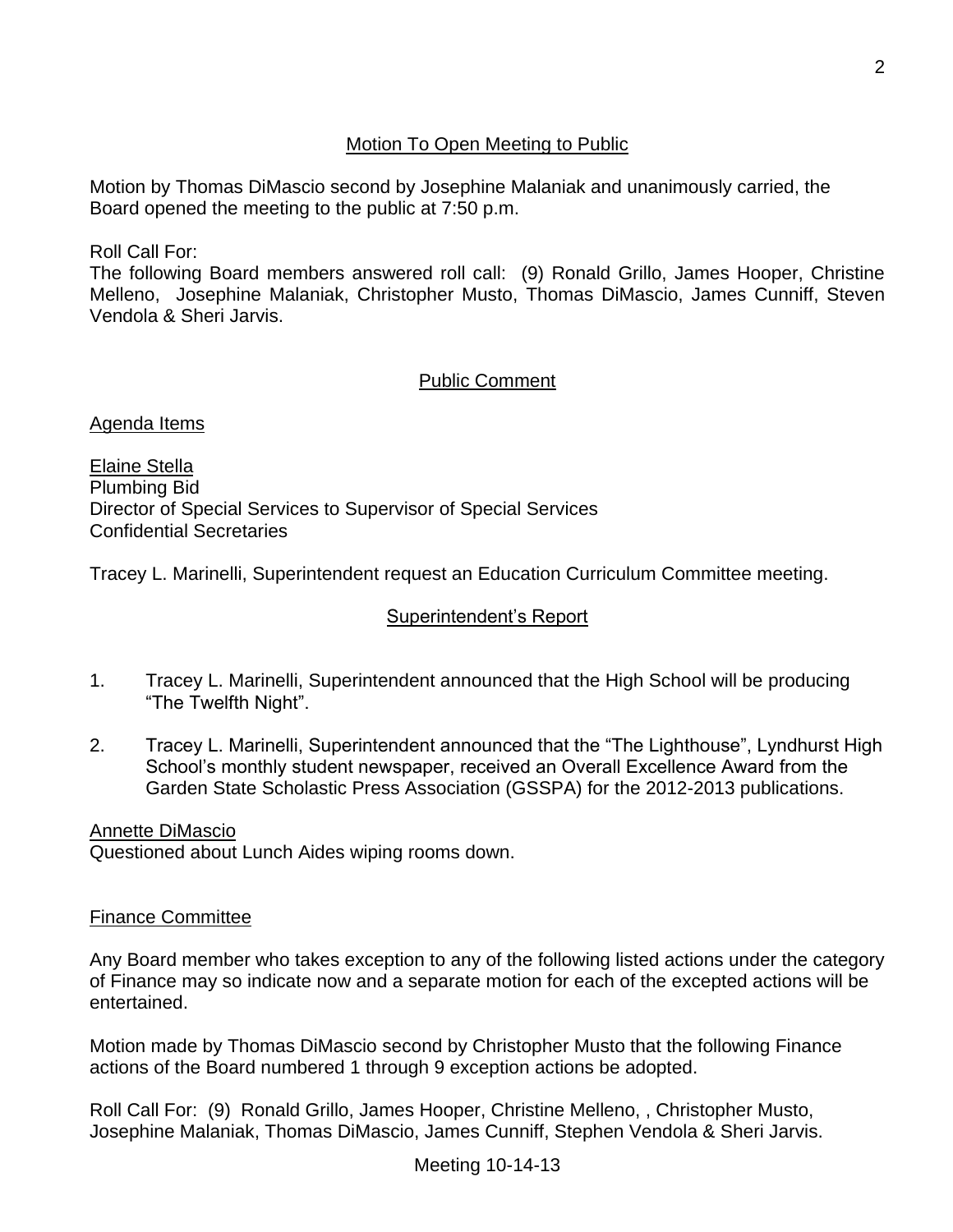- 1. BE IT RESOLVED, by the Lyndhurst Board of Education that it has received and accepts the financial reports of the Secretary and Treasurer of School Monies for the month ended September 30, 2013 and certifies that the reports indicate that no major account or fund is over expended in violation of NJAC 6A:23-2.11(a) and that sufficient funds are available to meet the district's financial obligations for the remainder of the school year. A copy of the certification shall be included in the minutes.
- 2. BE IT RESOLVED, that the payroll for the month ended September 30, 2013 be and the same is hereby approved and ordered paid:
	- Payroll \$ 1,998,212.26
- 3. BE IT RESOLVED, that the attached list of supplies received and services rendered to the Board of Education of the Township of Lyndhurst, County of Bergen, for the month ended October 14, 2013 be and the same are hereby approved and ordered paid:

| Current Expense (Fund 11) | \$1,300,018.86 |
|---------------------------|----------------|
| Special Revenue (Fund 20) | 134,541.18     |
| Debt Service (Fund 40)    | 22,358.75      |
| Total                     | \$1,456,918.79 |
|                           |                |
| <b>General Ledger</b>     | 54,902.27      |

4. BE IT RESOLVED, that cafeteria services rendered to the Board of Education of the township of Lyndhurst, County of Bergen, for the Month of September 30, 2013, be and the same are hereby approved and ordered paid:

| Payroll/Taxes | \$9,281.43 |
|---------------|------------|
| Supplies      | \$2,605.00 |

- 5. BE IT RESOLVED, that the Lyndhurst Board of Education approve the attached transfers for the month of September 2013.
- 6. BE IT RESOLVED, that the Lyndhurst Board of Education approve the attached Program Salaries and State/Federal Funded Program Line Accounts for the 2013-2014 school year.
- 7. BE IT RESOLVED, that the Lyndhurst Board of Education enter into an agreement with Bergen County Special Services School District and/or Bleshman and/or Millburn for 2013-2014 tuition.
- 8. BE IT RESOLVED, that the Lyndhurst Board of Education enter into a Joint Transportation & Transportation Services Agreements with Englewood Public Schools District for the Choice students attending Dwight Morrow High School from Lyndhurst for the 2013-2014 school year.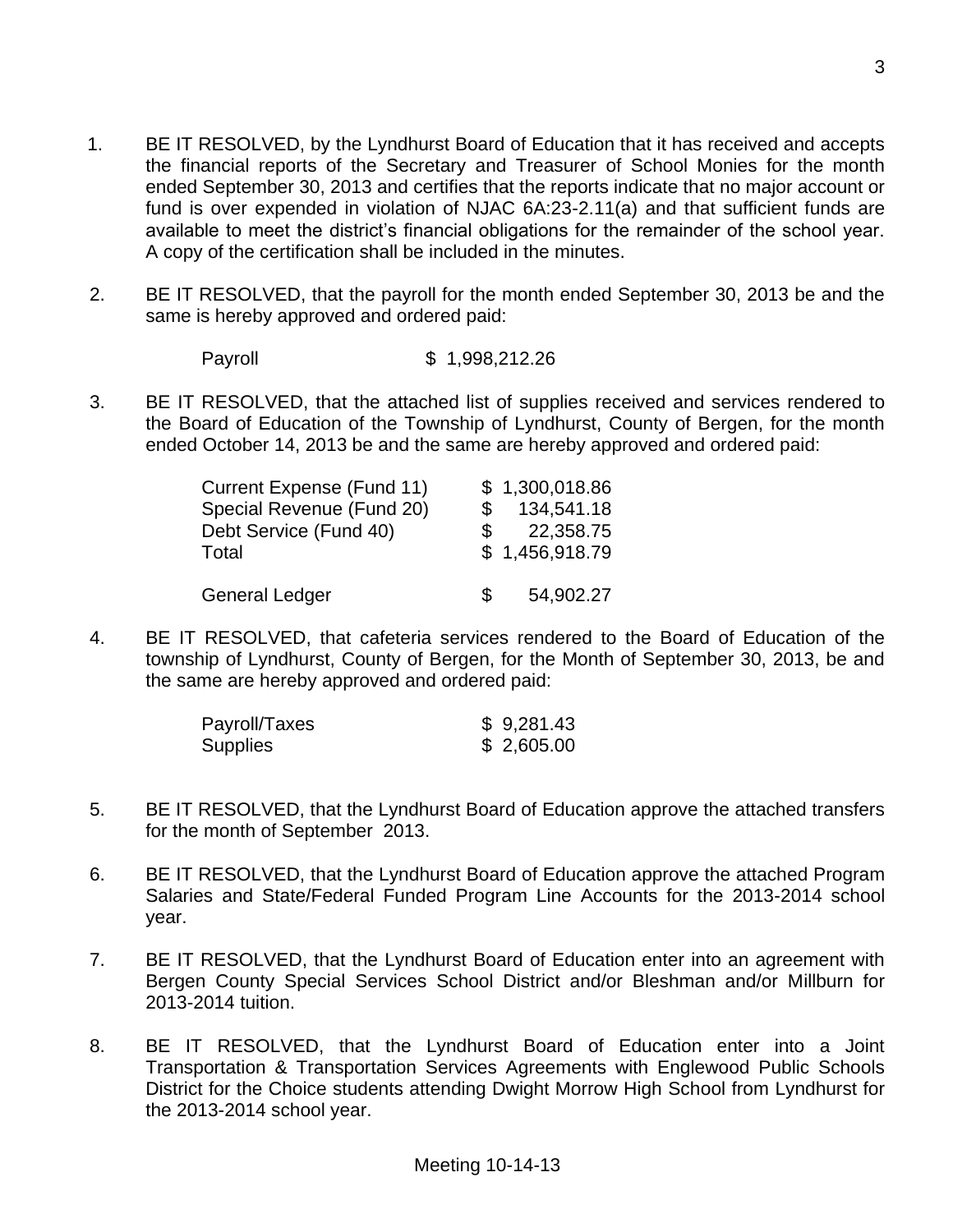9. BE IT RESOLVED, that the Lyndhurst Board of Education enter into an agreement with Strauss Esmay Associates, LLP for policy revisions

---------SEPARATE VOTE -----------------------------------------------------------------------------------------

Motion by Thomas DIMascio second by James Hooper

10. BE IT RESOLVED, that the Lyndhurst Board of Education of the Township of Lyndhurst, County of Bergen, approve the services for Jarvis Plumbing and Heating through October 14, 2013 in the amount of \$6,350.00.

Roll Call For: (8) Ronald Grillo, James Hooper, Christine Melleno, , Christopher Musto, Josephine Malaniak, Thomas DiMascio, James Cunniff & Stephen Vendola .

Abstain: Sheri Jarvis

----------SEPARATE VOTE ------------------------------------------------------------------------------------------

## Education & Curriculum Committee

Any Board member who takes exception to any of the following listed actions under the category of Education & Curriculum Committee may so indicate now and a separate motion for each of the excepted actions will be entertained.

Motion made by Josephine Malaniak second by Thomas DiMascio that the following Education & Curriculum Committee actions of the Board numbered 1 through 3 exception actions be adopted.

Roll Call For: (9) Ronald Grillo, James Hooper, Christine Melleno, , Christopher Musto, Josephine Malaniak, Thomas DiMascio, James Cunniff, Stephen Vendola & Sheri Jarvis.

- 1. BE IT RESOLVED, that the Lyndhurst Board of Education approves the School Nursing Plan, to be submitted to the Bergen County Superintendent.
- 2. BE IT RESOLVED, that the Lyndhurst Board of Education approve the attached list of pre-approved school field trips for Lyndhurst High School.
- 3. BE IT RESOLVED, that the Lyndhurst Board of Education attests to the accuracy of the NJQSAC Statement of Assurance (SOA) for the school year 2013-2014.

## Rules & Regulations Committee

Any Board member who takes exception to any of the following listed actions under the category of Rules & Regulations Committee may so indicate now and a separate motion for each of the excepted actions will be entertained.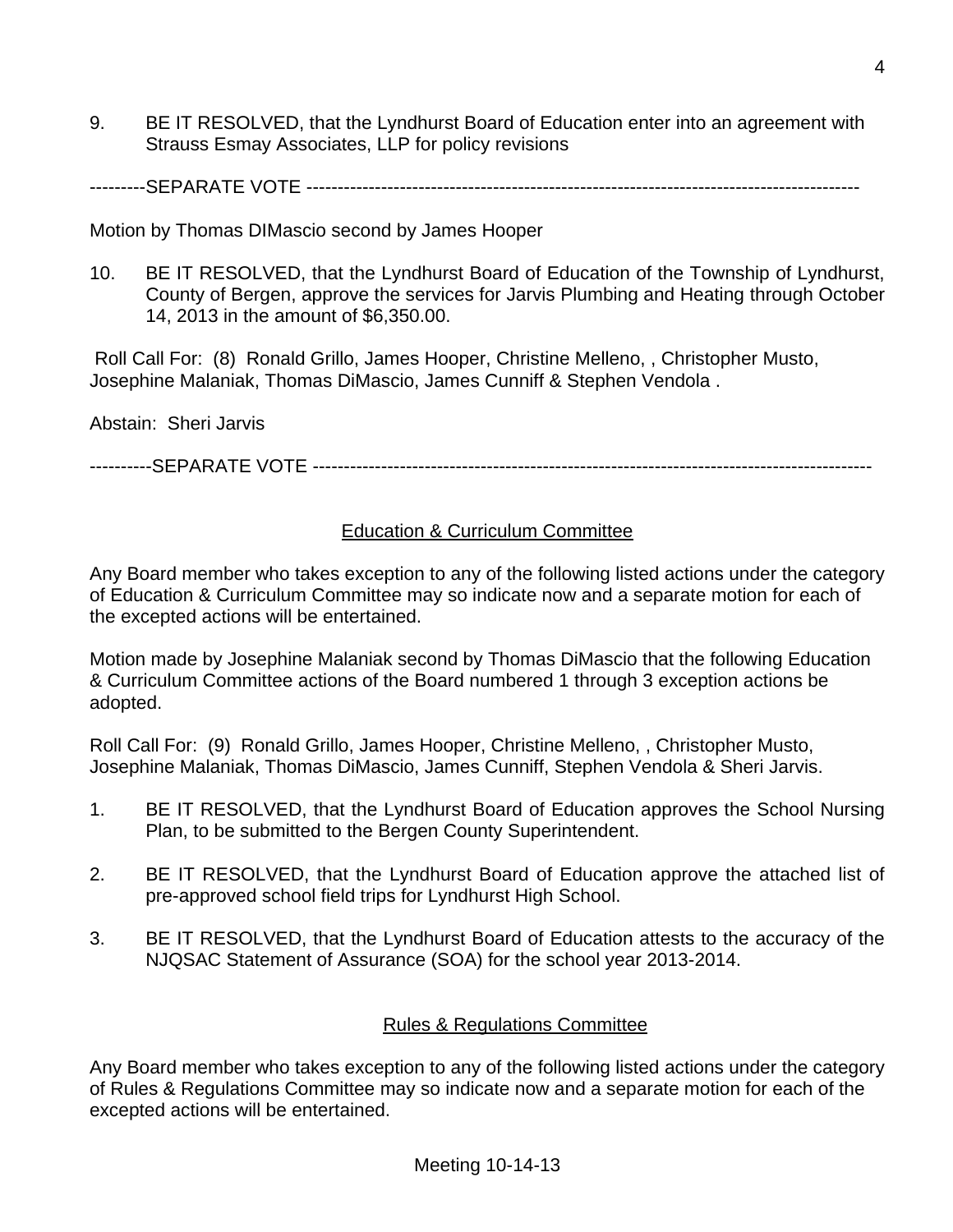Motion made by James Hooper second by Thomas DiMascio that the following Rules and Regulations Committee actions of the Board Policy 5141.21A (2nd Reading) & Regulation (2nd Reading) exception actions be adopted.

---------SEPARATE VOTE -------------------------------------------------------------------------------------

| Policy 5141.21A           | Policy and Guidelines for the Management of Children    |
|---------------------------|---------------------------------------------------------|
| (2 <sup>nd</sup> Reading) | with Peanut or Tree Nut Allergies in the School Setting |
| Regulation                | Policy and Guidelines for the Management of Children    |
| (2 <sup>nd</sup> Reading) | with Peanut or Tree Nut Allergies in the School Setting |

Roll Call For: (7) Ronald Grillo, James Hooper, Christine Melleno, Josephine Malaniak, Thomas DiMascio, Stephen Vendola & Sheri Jarvis.

Against: (2) James Cunniff and Christopher Musto

---------SEPARATE VOTE --------------------------------------------------------------------------------------

Motion made by James Hooper second by Christine Melleno that the following Rules and Regulations Committee actions of the Board numbered 1, Policy 2121 (2<sup>nd</sup> Reading), Policy 5132 (2<sup>nd</sup> Reading) and numbered 3 exception actions be adopted.

1. BE IT RESOLVED, that the Lyndhurst Board of Education approve the following use of school facilities:

| Organization<br><b>Booster Club</b> | Place<br>High School<br><b>Football Field</b><br><b>Concession Stand</b> | Time, Date, Purpose<br>9/20,10/4,10/18,10/25,11/8,11/15<br><b>Football Game</b> |
|-------------------------------------|--------------------------------------------------------------------------|---------------------------------------------------------------------------------|
| <b>NJ Hurricanes</b>                | Matera Field                                                             | $5:00 - 8:30$ p.m<br>9/21/13<br><b>Baseball Game</b>                            |
| <b>Booster Club</b>                 | High School<br>Auditorium                                                | 6:00 p.m. $-8:00$ p.m.<br>9/24/13<br><b>Membership Drive</b>                    |
| <b>NJ Prospects</b>                 | Matera Field                                                             | 6:00 p.m. $-9:00$ p.m.<br>9/28/13<br><b>Baseball Game</b>                       |
| LHS Class of 1969                   | High School<br><b>Room 150</b>                                           | 7:30 p.m. $-9:00$ p.m.<br>9/30/13<br><b>Committee Meeting</b>                   |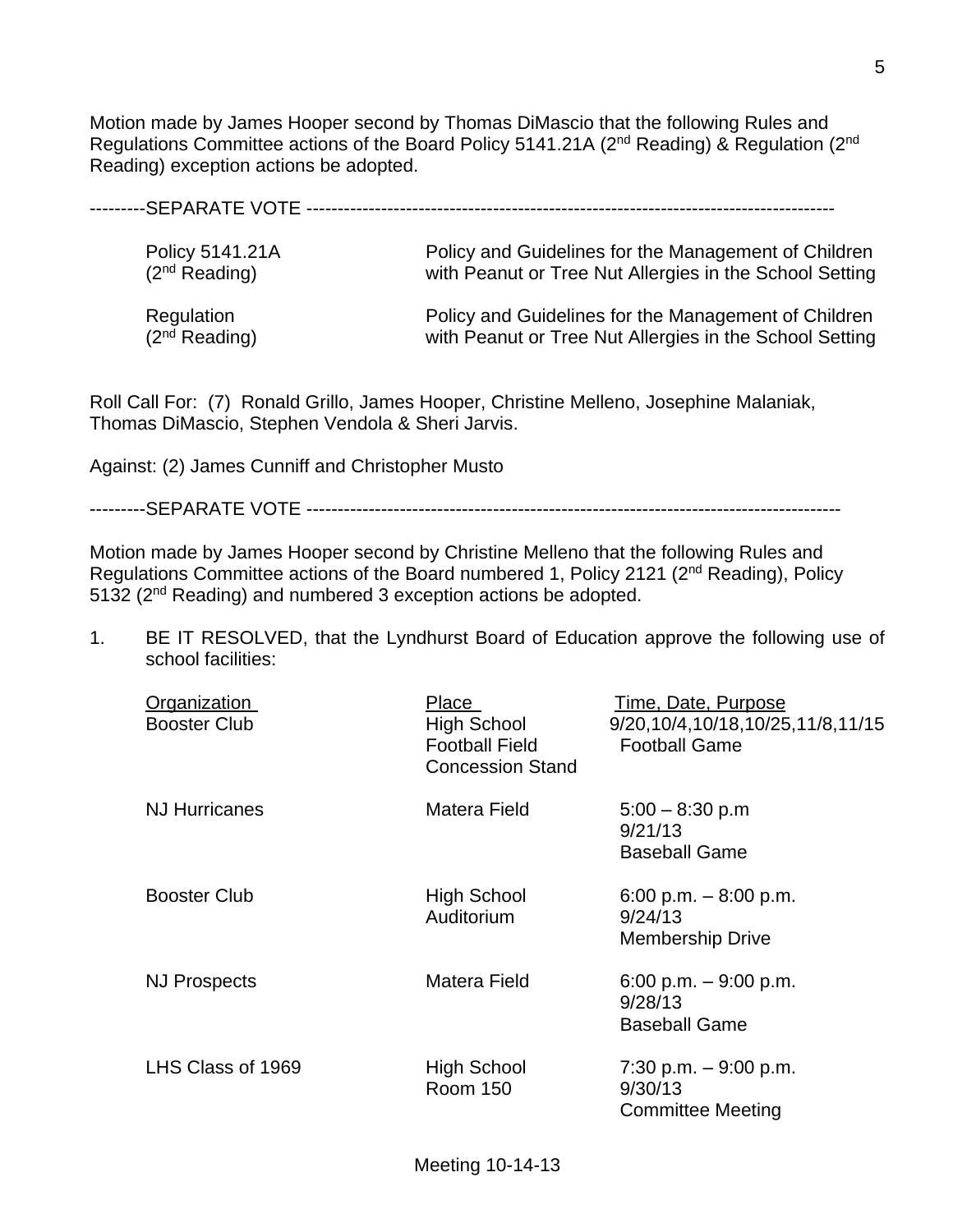| <b>Booster Club</b>        | <b>High School</b>                     | $9:00$ a.m. $-11:30$ a.m.<br>10/4/13<br><b>Distribution of Varsity</b><br><b>Jackets</b>             |
|----------------------------|----------------------------------------|------------------------------------------------------------------------------------------------------|
| Lyndhurst Band Assoc.      | <b>High School</b><br><b>Band Room</b> | $7:00$ p.m. $-10:00$ p.m.<br>10/7, 11/11, 1/13, 2/3, 3/10,<br>4/7<br>Meeting                         |
| <b>Booster Club</b>        | <b>High School</b><br><b>Room 110</b>  | 7:00 p.m. $-$ 10:00 p.m.<br>10/7, 11/4, 12/2, 1/6, 2/3,<br>$3/3$ , $4/7$ , $5/5$ & $6/2$<br>Meetings |
| Lyndhurst High School PTSA | <b>High School</b><br>Lawn             | $6:00$ a.m. $-11:00$ a.m.<br>10/7/13<br><b>Fund Raiser</b>                                           |
| Roosevelt School           | Roosevelt School<br>Gym                | $8:10$ a.m. $-2:40$ a.m.<br>10/8 & 10/11 - Book Fair                                                 |
| <b>Franklin School PTA</b> | <b>Franklin School</b><br>Playground   | $9:30$ a.m. $-2:30$ p.m.<br>10/31/13<br><b>Trunk or Treat</b>                                        |
| Jefferson/Columbus PTA     | <b>Columbus School</b><br>Parking Lot  | 6:00 p.m. $-8:30$ p.m.<br>10/31/13<br><b>Trunk or Treat</b>                                          |
| <b>Franklin School PTA</b> | <b>Franklin School</b><br>Playground   | $8:30$ a.m. $-12:00$ p.m.<br>11/5/13<br>Rain Date:<br>$8:30$ a.m. $-2:30$ p.m.<br>11/6/13<br>Fun Day |
| <b>Franklin School PTA</b> | <b>Franklin School</b><br>Gym          | $9:00$ a.m. $-2:30$ p.m.<br>12/2/13<br><b>Pictures with Santa</b>                                    |
| <b>Franklin School PTA</b> | <b>Franklin Community</b>              | $9:00$ a.m. $-1:00$ p.m.<br>12/3/13<br><b>Pictures with Santa</b>                                    |
| <b>Prospects Baseball</b>  | <b>Matera Field</b>                    | $6:30 - 9:00$ p.m.<br>10/10 & 10/11/13<br><b>Baseball</b>                                            |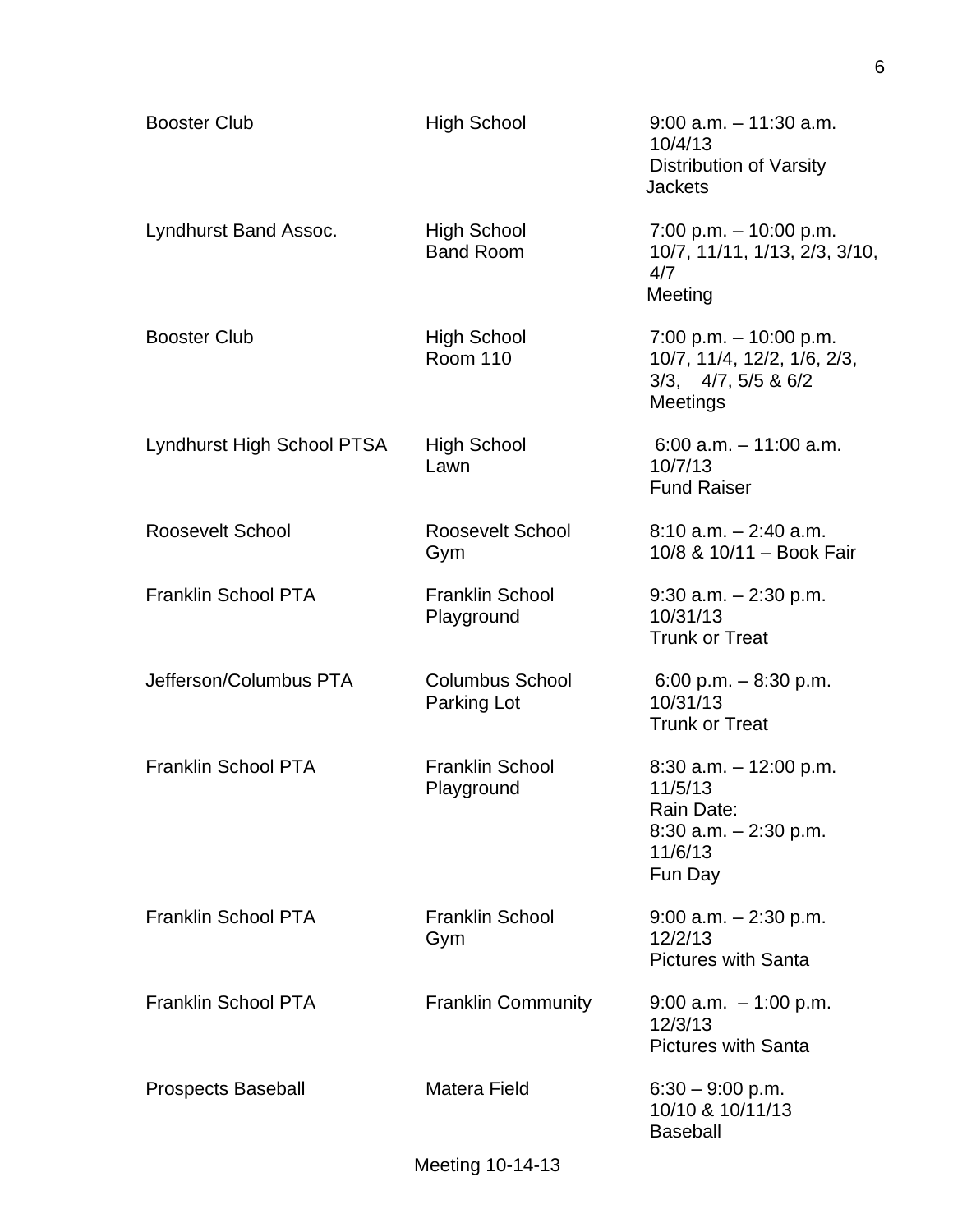2. BE IT RESOLVED, that the Lyndhurst Board of Education approve the following policy:

| Policy 2121<br>(2nd Reading) | <b>Organization Chart</b>                                                   |
|------------------------------|-----------------------------------------------------------------------------|
| Policy 5132<br>(2nd Reading) | Student Dress & Grooming with Lower & Upper<br><b>Elementary Discipline</b> |
|                              | No colored recreation shirts (i.e. purple, red,<br>$\bullet$                |

- green…) Must be blue, gold, grey, white or black with blue & gold print
- Addition of black pants, effective immediately
- Discipline changes effective immediately
- All other change effective September 2014
- 3. BE IT RESOLVED, that the Lyndhurst Board of Education approve the following resolution proclaiming American Education Week, November 18-22, 2013.

WHEREAS, public schools are the backbone of our democracy, providing young people with the tools they'll need to maintain our nation's precious values of freedom, civility, and equality; and

WHEREAS, by equipping young Americans with both practical skills and broader intellectual abilities, schools give them hope for, and access to, a productive future; and

WHEREAS, education employees, be they custodians or teachers, bus drivers or librarians work tirelessly to serve our children and communities with care and professionalism; and

WHEREAS, schools are community linchpins, bringing together adults and children, educators and volunteers, business leaders and elected officials in a common enterprise;

NOW, THEREFORE, I, Ronald Grillo, serve as president of the Lyndhurst Board of Education do hereby proclaim November 18-22, 2013 as the annual observance of American Education Week.

---------SEPARATE VOTE ---------------------------------------------------------------------------------------------

## Student Activities & Recognition Committee

Any Board member who takes exception to any of the following listed actions under the category of Student Activities & Recognition Committee may so indicate now and a separate motion for each of the excepted actions will be entertained.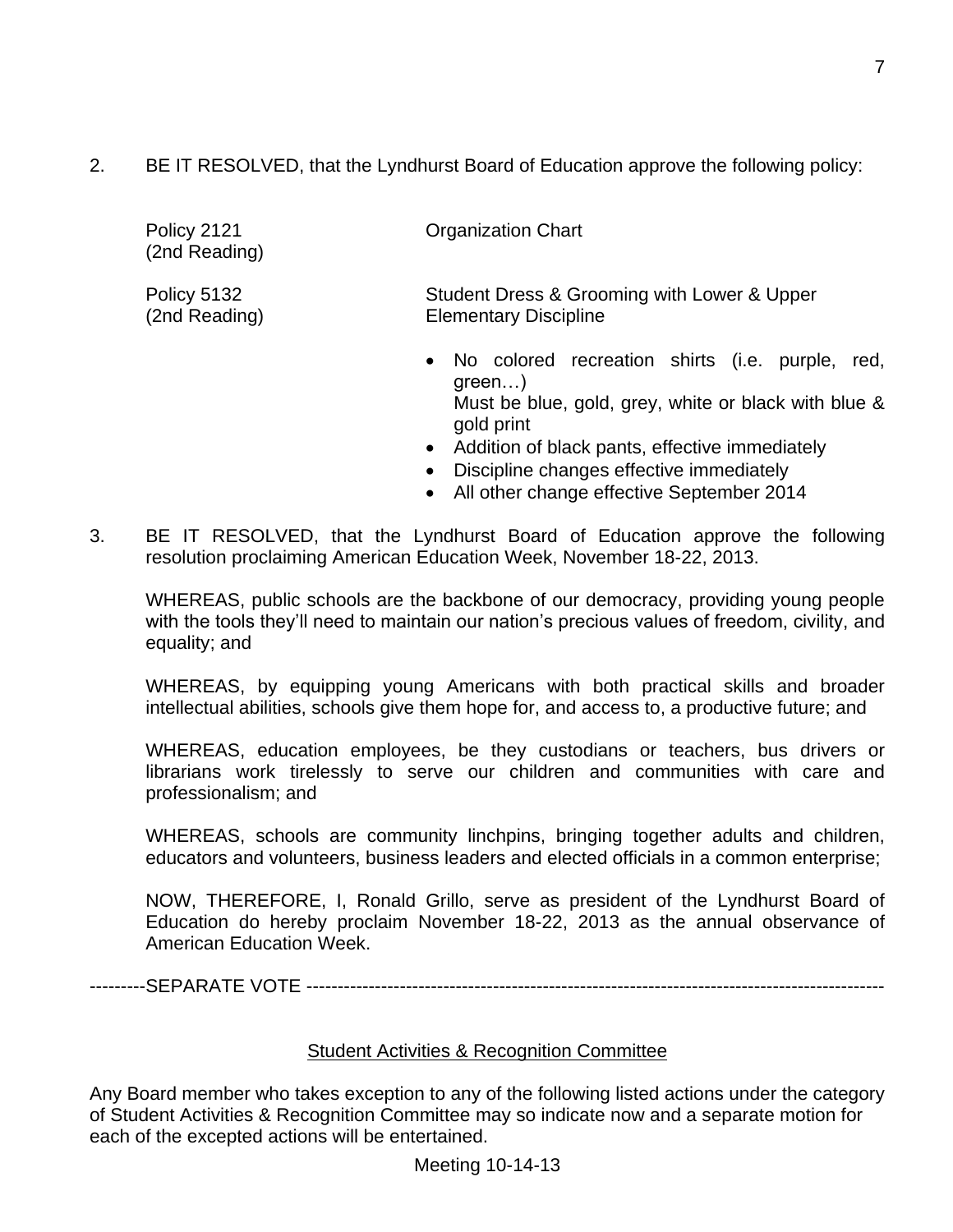Motion made by Sheri Jarvis second by Thomas DiMascio that the following Student Activities & Recognition Committee actions of the Board numbered 1 through 4 exception actions be adopted.

Roll Call For: (9) Ronald Grillo, James Hooper, Christine Melleno, , Christopher Musto, Josephine Malaniak, Thomas DiMascio, James Cunniff, Stephen Vendola & Sheri Jarvis.

- 1. BE IT RESOLVED, that the Lyndhurst Board of Education grant permission for one (1) classified student to attend SBJC's Maywood campus for Developmental Vision Instruction by Concordia Learning Center of St. Joseph's for the Blind, at \$125.00 per hour for one hour per month at the school location for a total of approximately \$1,250.00, between September 19, 2013 through June 25, 2014.
- 2. BE IT RESOLVED, that the Lyndhurst Board of Education grant permission for one (1) autistic student to attend Nutley Public Schools ABA Autistic Program in Radcliffe School, at a tuition of \$54,150.00, pro-rated. Lyndhurst will provide a 1:1 aide for this student. Parent will provide transportation.
- 3. BE IT RESOLVED, that the Lyndhurst Board of Education approve home instruction for one (1) student, subject to state approval.
- 4. BE IT RESOLVED, that the Lyndhurst Board of Education approve bedside tutoring for one (1) classified student with Educational Inc.

## Personnel Committee

Any Board member who takes exception to any of the following listed actions under the category of Personnel Committee may so indicate now and a separate motion for each of the excepted actions will be entertained.

Motion made by Christine Melleno second by Thomas DiMascio that the following Personnel Committee actions of the Board numbered 1 through 22 exception actions be adopted.

Roll Call For: (9) Ronald Grillo, James Hooper, Christine Melleno, , Christopher Musto, Josephine Malaniak, Thomas DiMascio, James Cunniff, Stephen Vendola & Sheri Jarvis.

- 1. BE IT RESOLVED, at the recommendation of Tracey L. Marinelli, Superintendent of Schools, that the Lyndhurst Board of Education approve Joseph Calo, as Head Night Custodian at Lyndhurst High School, at a differential of \$2,853.00 for the 2013-2014 school year, effective October 16, 2013.
- 2. BE IT RESOLVED, at the recommendation of Tracey L. Marinelli, Superintendent of Schools, that the Lyndhurst Board of Education approve Anjali Desai as certificated aide in Lyndhurst High School, effective September 23, 2013, at a rate of pay of \$20,000.00 per year for the 2013-2014 school year.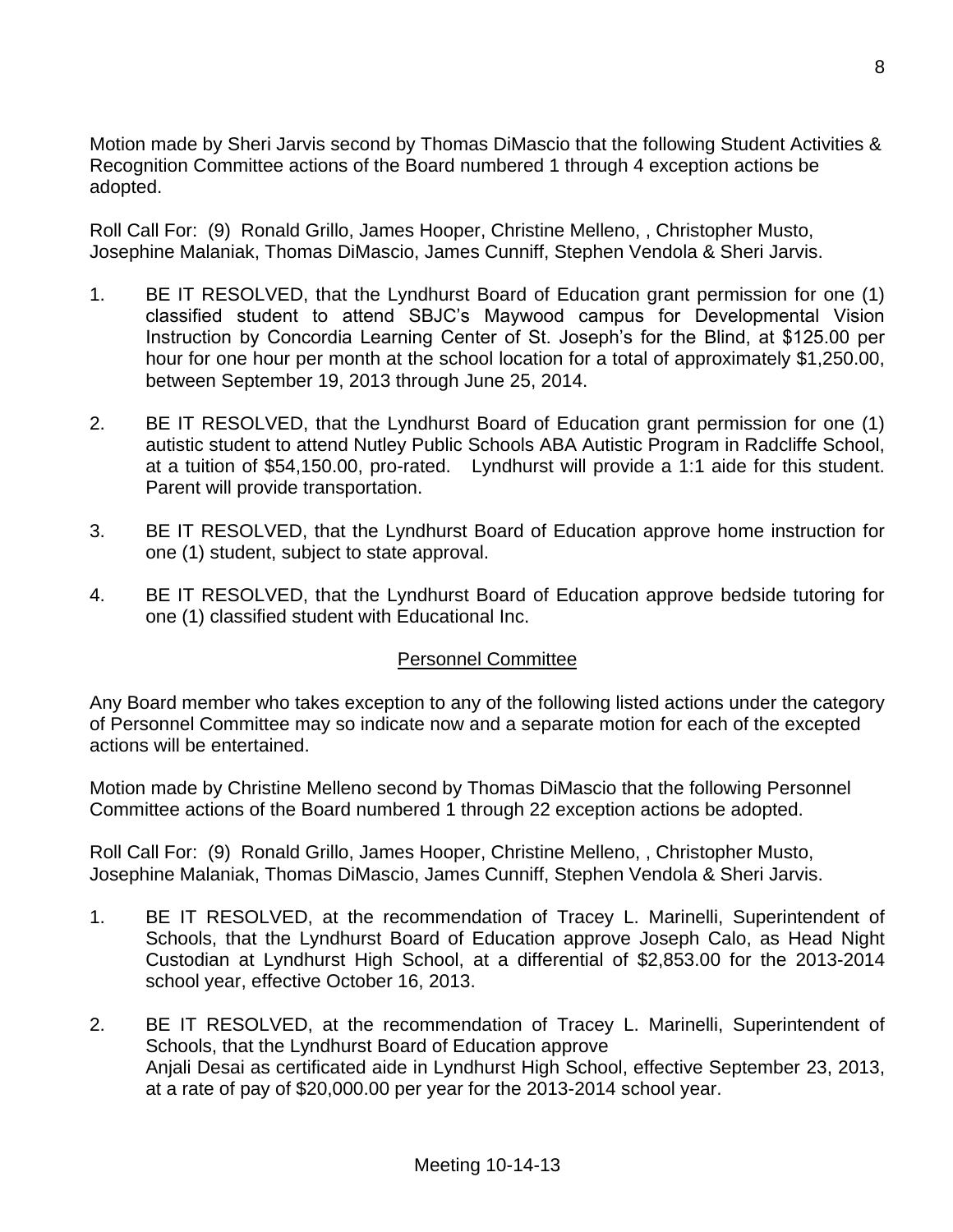- 3. BE IT RESOLVED, at the recommendation of Tracey L. Marinelli, Superintendent of Schools, that the Lyndhurst Board of Education grant Ellen Bender, Grade 3 at Franklin School, a Maternity Leave of Absence under the Family Leave Act with the use of accumulated sick days from November 22, 2013 through February 7, 2014. Family Leave Act from February 10, 2014 to March 31, 2014. Return to work date April 1, 2014.
- 4. BE IT RESOLVED, at the recommendation of the Lyndhurst Board of Education grant Tracey L. Marinelli, Superintendent of Schools, a Maternity Leave of Absence with the use of accumulated sick and vacation days from November 21, 2013 through January 31, 2014. Return to work date approximately February 3, 2014.
- 5. BE IT RESOLVED, at the recommendation of Tracey L. Marinelli, Superintendent of Schools, that the Lyndhurst Board of Education grant Elaine Catanese, Grade 7 at Jefferson School, a Maternity Leave of Absence under the Family Leave Act with the use of accumulated sick days from December 16, 2013 through January 15, 2014. Family Leave Act from January 16, 2014 to May 30, 2014. Return to work date June 2, 2014.
- 6. BE IT RESOLVED, at the recommendation of Tracey L. Marinelli, Superintendent of Schools, that the Lyndhurst Board of Education grant Rosemarie Scimeca, Grade 3 at Columbus School, a Maternity Leave of Absence under the Family Leave Act with the use of accumulated sick days from January 13, 2014 through January 28, 2014. Family Leave Act from January 29, 2014 to April 30, 2014. Return to work date May 1, 2014.
- 7. BE IT RESOLVED, at the recommendation of Tracey L. Marinelli, Superintendent of Schools, that the Lyndhurst Board of Education grant Kelly Fitzgibbon, Grade 2, at Columbus School, a Maternity Leave of Absence under the Family Leave Act with the use of accumulated sick days from January 13, 2014 through March 31, 2014. Family Leave Act from April 1, 2014 through June 20, 2014. Return to work September 2014.
- 8. BE IT RESOLVED, at the recommendation of Tracey L. Marinelli, Superintendent of Schools, that the Lyndhurst Board of Education appoint Brianna Balkin as Head Bowling Coach for the 2013-2014 school year at a salary of \$4,214.00 (Step 1). Employment will be provisional, subject to authorization approval of criminal history background check, and subject to submission of all required application documents.
- 9. BE IT RESOLVED, at the recommendation of Tracey L. Marinelli, Superintendent of Schools, that the Lyndhurst Board of Education appoint Marc Petruzziello as Assistant Ice Hockey Coach for the 2013-2014 school year at a salary of \$5,588.00 (Step 1).
- 10. BE IT RESOLVED, at the recommendation of Tracey L. Marinelli, Superintendent of Schools, that the Lyndhurst Board of Education approve a differential for Nicholas Coffaro, Assistant Superintendent/High School Principal in the amount of \$15,000.00 prorated, for the 2013-2014 school year, effective August 13, 2013.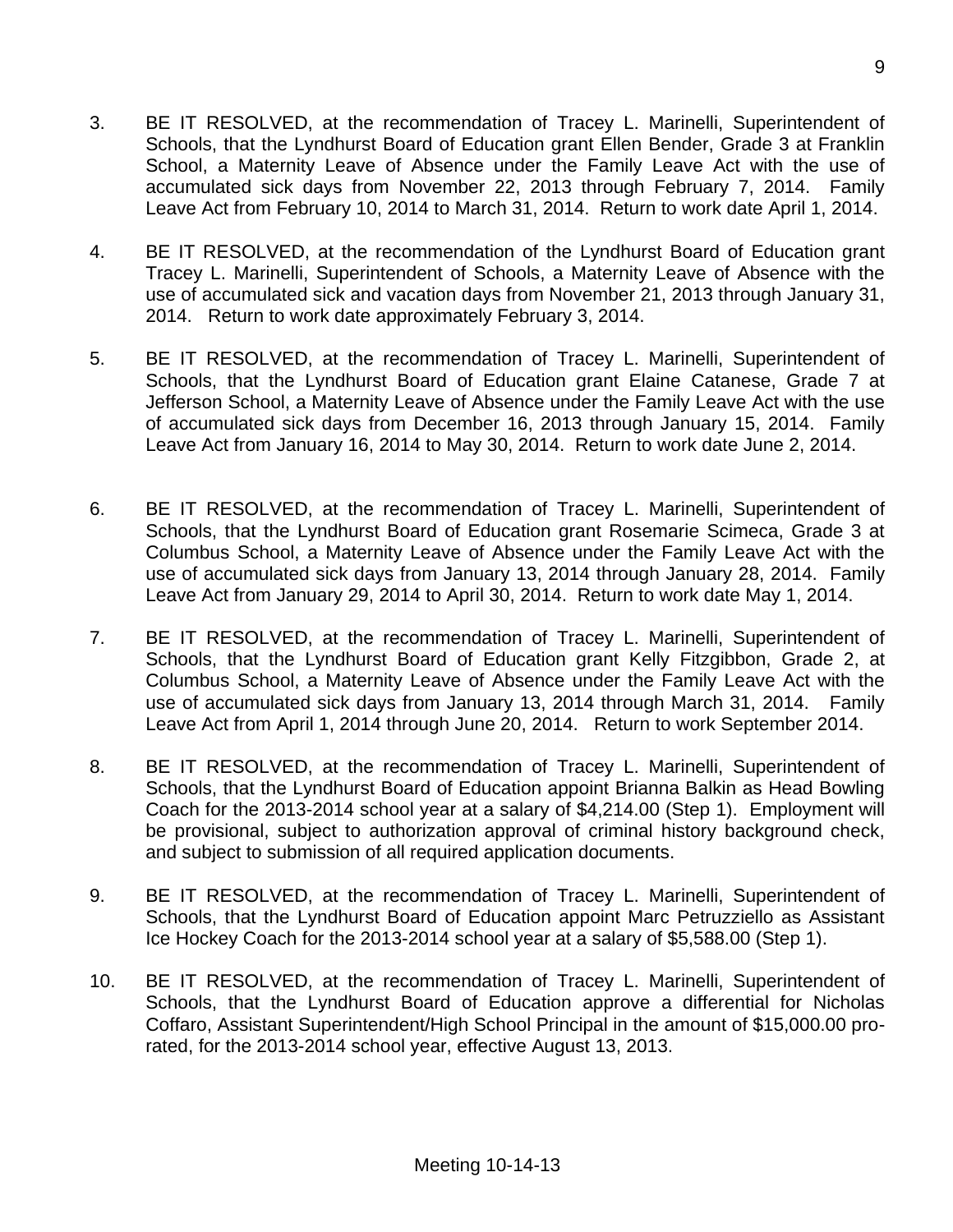11. BE IT RESOLVED, at the recommendation of Tracey L. Marinelli, Superintendent of Schools, that the Lyndhurst Board of Education place the following employee on the proper step of the salary guide, effective September 1, 2013:

Tanya Pastor From: MA + 30 @\$65,405 To: MA + 45 @ \$69,405

- 12. BE IT RESOLVED, at the recommendation of Tracey L. Marinelli, Superintendent of Schools, that the Lyndhurst Board of Education rescind only Margaret Weckstein's stipend of \$4,000.00 for Costumes & Publicity (Musical) motion #8, Meeting September 16, 2013.
- 13. BE IT RESOLVED, at the recommendation of Tracey L. Marinelli, Superintendent of Schools, that the Lyndhurst Board of Education appoint the following stipend positions for the 2013-2014 school year:

| Margaret Weckstein        | <b>Fencing Club Advisor</b>              | \$4000.00    |
|---------------------------|------------------------------------------|--------------|
| <b>Michael Picardo</b>    | 8 <sup>th</sup> Grade Advisor (RS)       | 810.00<br>\$ |
| <b>Robert Kost</b>        | 8 <sup>th</sup> Grade Advisor (LS)       | \$<br>810.00 |
| Sabrina Leone             | 8 <sup>th</sup> Grade Advisor (JS)       | \$<br>810.00 |
| Steve Arrigoitia          | Yearbook Advisor (LS)                    | \$<br>988.00 |
| <b>Shiran Leibowitz</b>   | Yearbook Advisor (JS)                    | \$<br>988.00 |
| <b>Marc Petruzziello</b>  | Yearbook Advisor (RS)                    | \$<br>494.00 |
| <b>Robert Recchione</b>   | Yearbook Advisor (RS)                    | 494.00<br>\$ |
| <b>Christine Leonardi</b> | <b>Student Council Advisor(RS)</b>       | \$<br>494.00 |
| <b>Elaine Sica</b>        | <b>Student Council Advisor(RS)</b>       | \$<br>494.00 |
| Toni Ann Sullivan         | <b>Student Council Advisor (LS)</b>      | \$<br>494.00 |
| <b>Blake Spence</b>       | <b>Student Council Advisor (LS)</b>      | \$<br>494.00 |
| <b>Danielle Sammarone</b> | <b>Student Council Advisor (JS)</b>      | \$<br>988.00 |
| <b>Kathy Allen</b>        | Jr. FBLA Advisor                         | \$<br>878.00 |
| Margaret Weckstein        | Costumes & Publicity Coord.              | \$2847.00    |
| James Day                 | Newsletter Advisor (LS)                  | \$<br>878.00 |
| <b>Kristin Marron</b>     | Newsletter Advisor (RS)                  | \$<br>439.00 |
| <b>Kristen Palmer</b>     | Newsletter Advisor (RS)                  | \$<br>439.00 |
| Jennifer Claydon          | Newsletter Advisor (JS)                  | \$<br>878.00 |
| <b>Paula Ellis</b>        | Jr. National Honor Society (LS)          | \$878.00     |
| <b>John Blevis</b>        | Jr. National Honor Society (JS) \$878.00 |              |
| <b>Shannon Ross</b>       | Jr. National Honor Society (RS) \$878.00 |              |
| <b>Blake Spence</b>       | <b>Middle School Play Director</b>       | \$3500.00    |
| Steve Arrigoitia          | <b>Middle School Play Director</b>       | \$3500.00    |
| <b>Emily Fencik</b>       | H.S. Play Scenery Coord.                 | \$1477.00    |

14. BE IT RESOLVED, at the recommendation of Tracey L. Marinelli, Superintendent of Schools, that the Lyndhurst Board of Education appoint the following positions for the 2013-2014 school year. Employment will be subject to approval upon completion of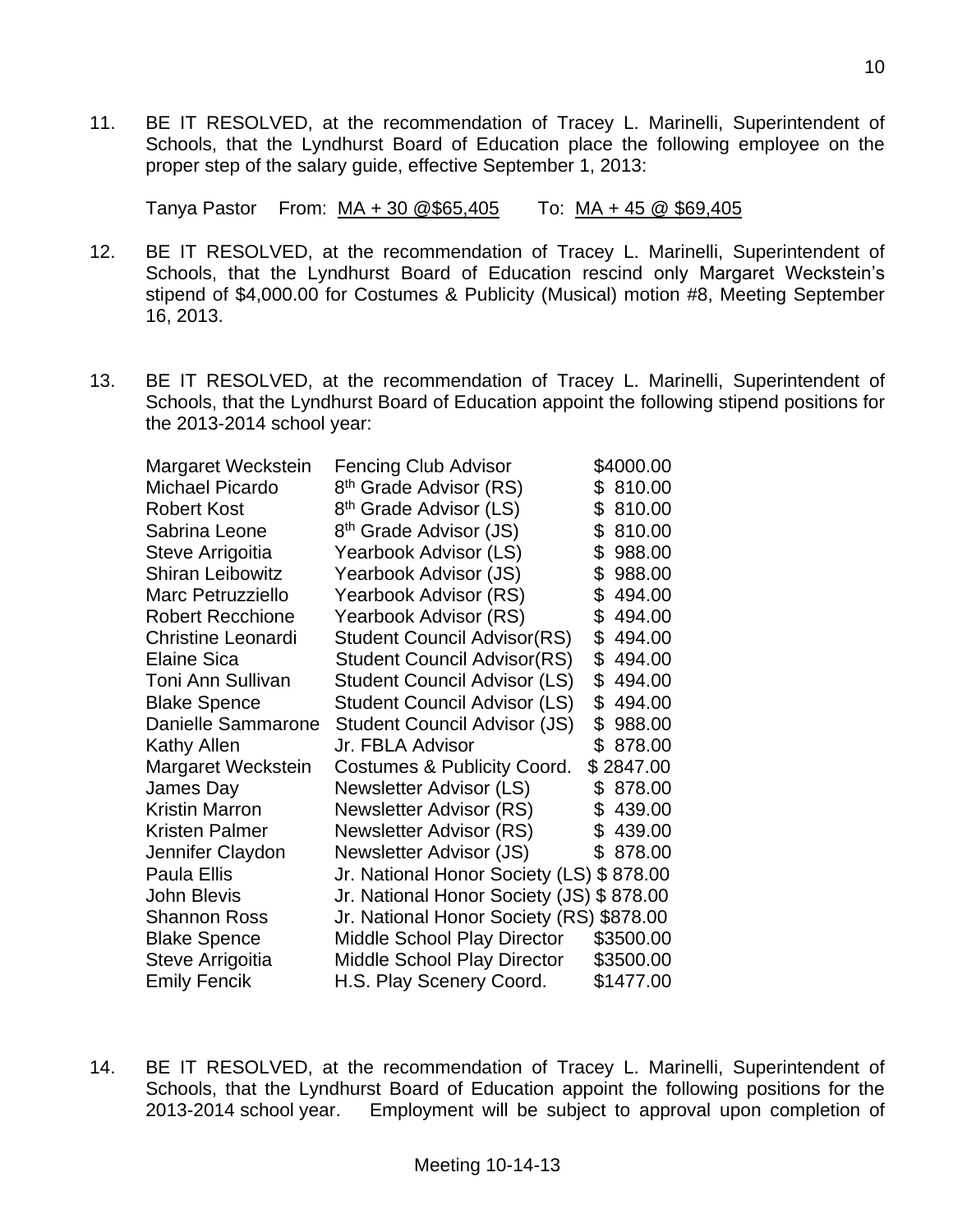criminal history background check, and subject to submission of all required application documents.

| <b>Shawna Bauer</b>        | One-to-One Aide @ \$15.00 per hr.             |
|----------------------------|-----------------------------------------------|
| <b>Anthony Fiume</b>       | Part-Time Custodian @ \$14.00 per hr.         |
| Siham Ghanam               | Breakfast/Lunch Aide @ LHS @\$10.00 per hr.   |
| Mercedes Jimenez           | Lunch Aide $@$ \$10.00 per hr.                |
| <b>Sharon Locarro</b>      | Lunch Aide @ Franklin School @ \$10.00 per hr |
| Michelle Martino           | Lunch Aide @ Franklin School @ \$10.00 per hr |
| Abeer Mostafa              | Lunch Aide @ Lincoln School @ \$10.00 per hr  |
| Jeanette Nitti             | Lunch Aide @ \$10.00 per hr.                  |
| Joseph Renna               | Part-Time Custodian @ \$14.00 per hr.         |
| Joseph Sessa               | Part-Time Custodian @ \$14.00 per hr.         |
| <b>Kelly Deane Tahaney</b> | Lunch Aide @ Roosevelt @ \$10.00 per hr.      |
| <b>Pamela Torres</b>       | Lunch Aide @Jeff. Comm.@\$10.00 per hr.       |
| Paulina Moreno             | Lunch Aide @Columbus @\$10.00 per hr.         |
| Kyle Mulligan              | Teacher Aide @ High School @\$10.00 per hr.   |

15. BE IT RESOLVED, at the recommendation of Tracey L. Marinelli, Superintendent of Schools, that the Lyndhurst Board of Education appoint the following substitute classroom or student aides at a salary of \$9.00 per hour for the 2013-2014 school year:

Maria Granese Isabella Guerra Linda Iavarone Katherine Mooney Kyle Mulligan Jennifer Naseef Rita Paolazzi Pat Peeters Laura Volpe

- 16. BE IT RESOLVED, at the recommendation of Tracey L. Marinelli, Superintendent of Schools, that the Lyndhurst Board of Education designate Thomas Rowland as the 504 Coordinator for the Lyndhurst School District for the 2013-2014 school year.
- 17. BE IT RESOLVED, at the recommendation of Tracey L. Marinelli, Superintendent of Schools, that the Lyndhurst Board of Education approve the following volunteers at Roosevelt School for the 2013-2014 school year:

Karen Breslin Barbara Burns Laura Cervino Luann DiPisa Tina Frey Christine Ferschweiler Michelle Miller Bernadette Montillo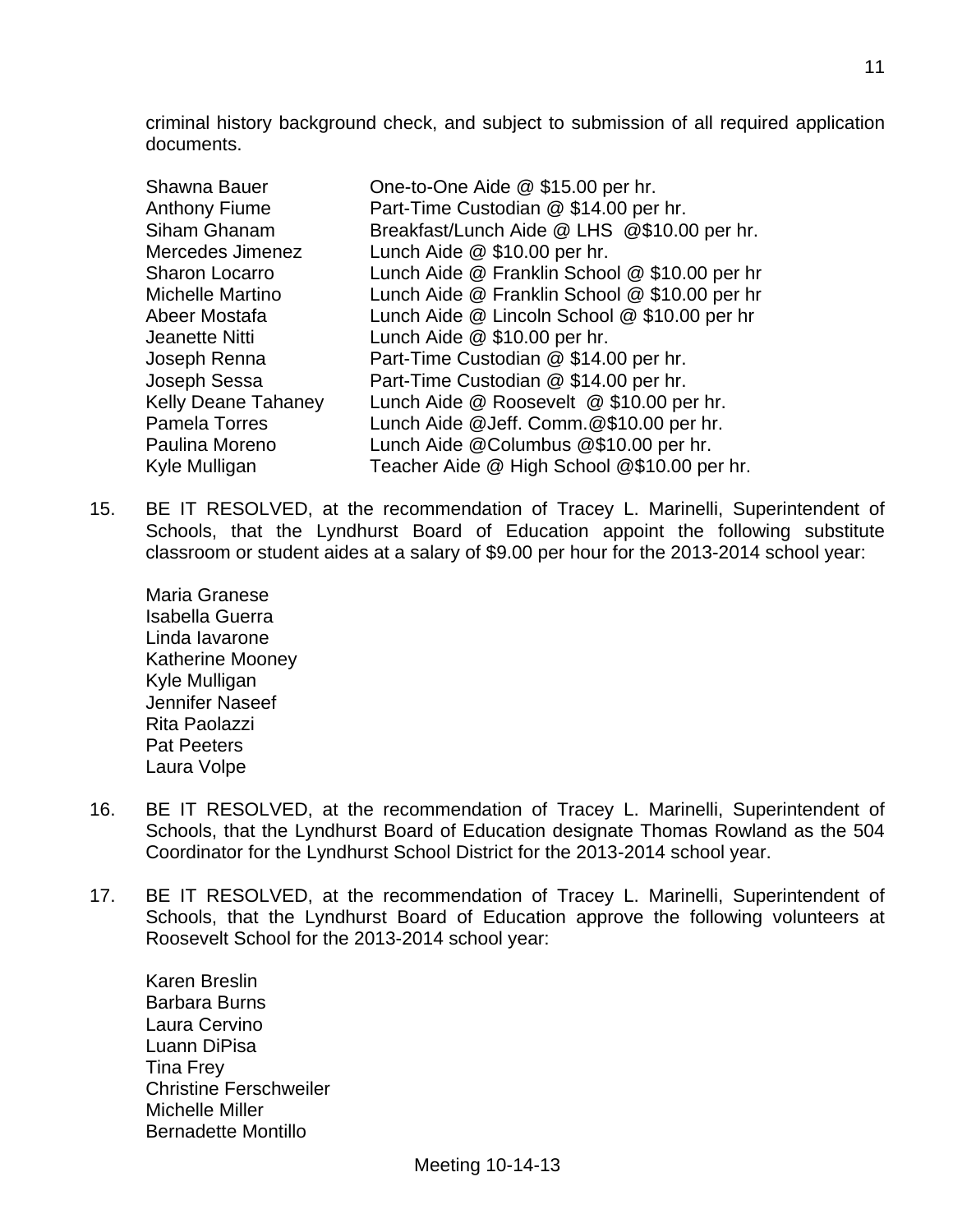Debbie Peloso Pam Rivera Anne Marie Tulipani Kelly Yallo

18. BE IT RESOLVED, at the recommendation of Tracey L. Marinelli, Superintendent of Schools, that the Lyndhurst Board of Education approve the following volunteers at Washington School for the 2013-2014 school year:

Laura Benitez Lori Morinho Dobres JoAnn Grasso Denise Morelli Danielle Petillo Nancy Holck Christine Anthony Sharon Williams Marissa McCabe Valerie English Maureen McDowall Angela Benford Michele Ferrulli Honya Stitzer Karen Hughes Chris Bancroft Laura Sabino Cheryl Davis Korte Lori Morinho Dobres Monica Martinez Patricia Paolazzi Laurie Eckert

19. BE IT RESOLVED, at the recommendation of Tracey L. Marinelli, Superintendent of Schools, that the Lyndhurst Board of Education approve the following volunteers at Lincoln School for the 2013-2014 school year:

Lorraine Arancio Chris Bancroft Barbara Burns Lori Burns Michele Porta Cisneros Giovanna Crescimberi Karen Hughes Maureen McDowall Dana McKeon Denise Morelli Diana Ross Rebecca Sammarone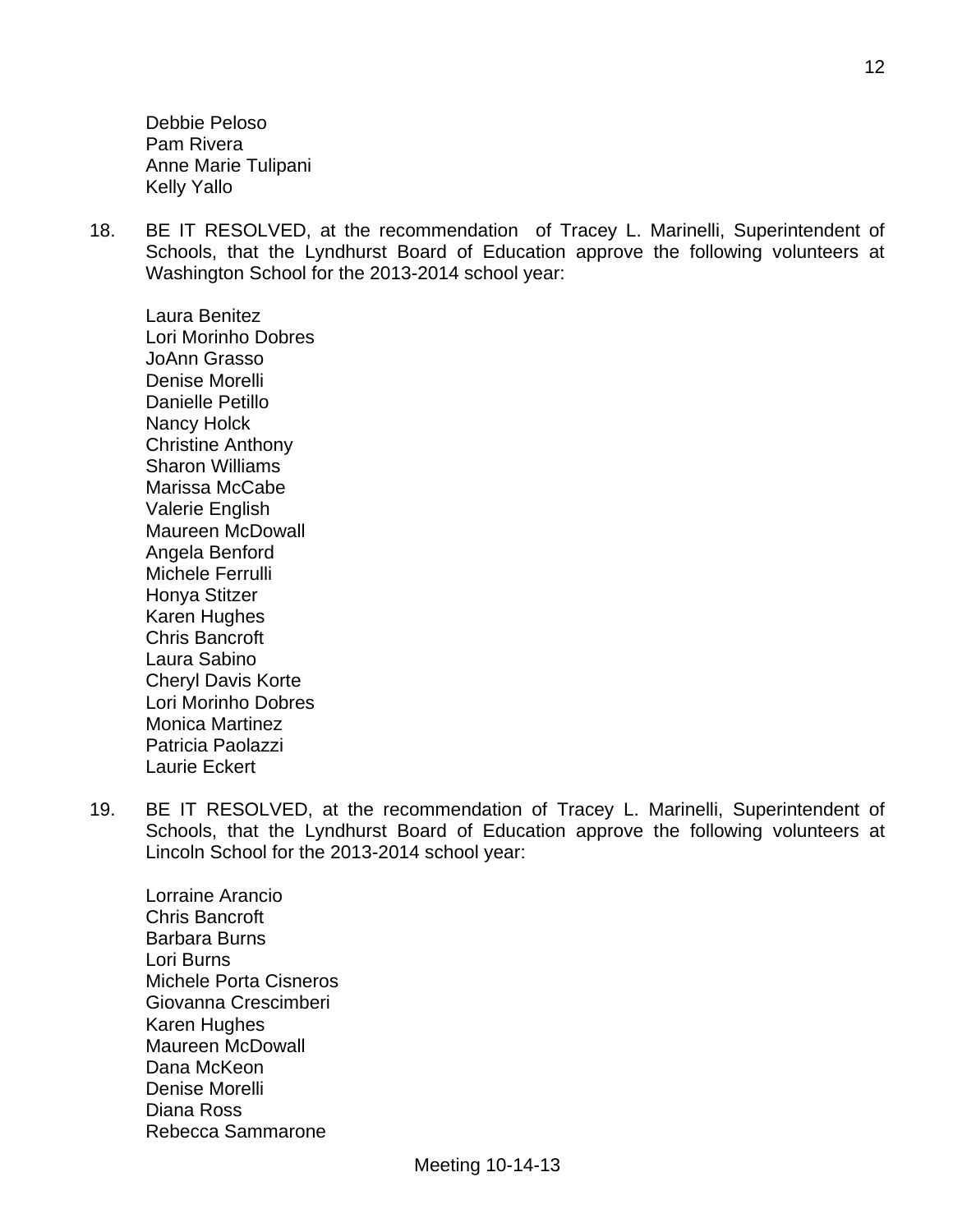Yisell Sanchez Honya Stitzer

20. BE IT RESOLVED, at the recommendation of Tracey L. Marinelli, Superintendent of Schools, that the Lyndhurst Board of Education approve the following Professional Development Opportunities:

| Marlene Krupp,<br>Lisa Klein &<br>Madalena Zak<br>Supervisors                                     | 10/3/13 - Fall Leadership Institute 2013<br>(BCASA)<br>Approx. \$17.36              |
|---------------------------------------------------------------------------------------------------|-------------------------------------------------------------------------------------|
| Kim Huntington<br><b>High School</b>                                                              | 10/22/13 - Fall Yearbook Workshop<br>Approx. \$8.99                                 |
| Elba Castrovinci<br>Supervisor                                                                    | 10/24/13 - Engaging Approaches to<br><b>Non-Fiction Writing</b><br>Approx. \$223.42 |
| Marlene Krupp<br>Supervisor                                                                       | 10/25/13 - AMTNJ Annual Conference<br>Approx. \$181.74                              |
| Patricia Vasto<br><b>High School</b>                                                              | 11/5/13 - Concussion Update<br>Approx. \$149.00                                     |
| <b>Melissa Hamilton</b><br><b>Washington School</b>                                               | 12/4 - 12/5/13, PECS Level I Training<br>Approx. \$395.00                           |
| <b>Judy Dodson</b><br><b>Franklin School</b>                                                      | 12/9/13 - Northeast Conference for School<br><b>Based SLP's</b><br>Approx. \$229.00 |
| Kim Huntington<br><b>High School</b>                                                              | 1/13/14 - Adobe Photoshop Beginner &<br>Advanced<br>Approx. \$202.79                |
| Sean Frew,<br>Melissa Martins,<br>Diane Okul, Jeri Banta,<br>Casey Thompson<br><b>High School</b> | 10/23/13 - I & RS Training<br>Approx. \$271.50                                      |
| Peter Strumolo,<br>Principal<br><b>Franklin School</b>                                            | $10/22 - 10/23/13$<br><b>NJSBA Workshop &amp; Exhibition</b><br>Approx. \$102.00    |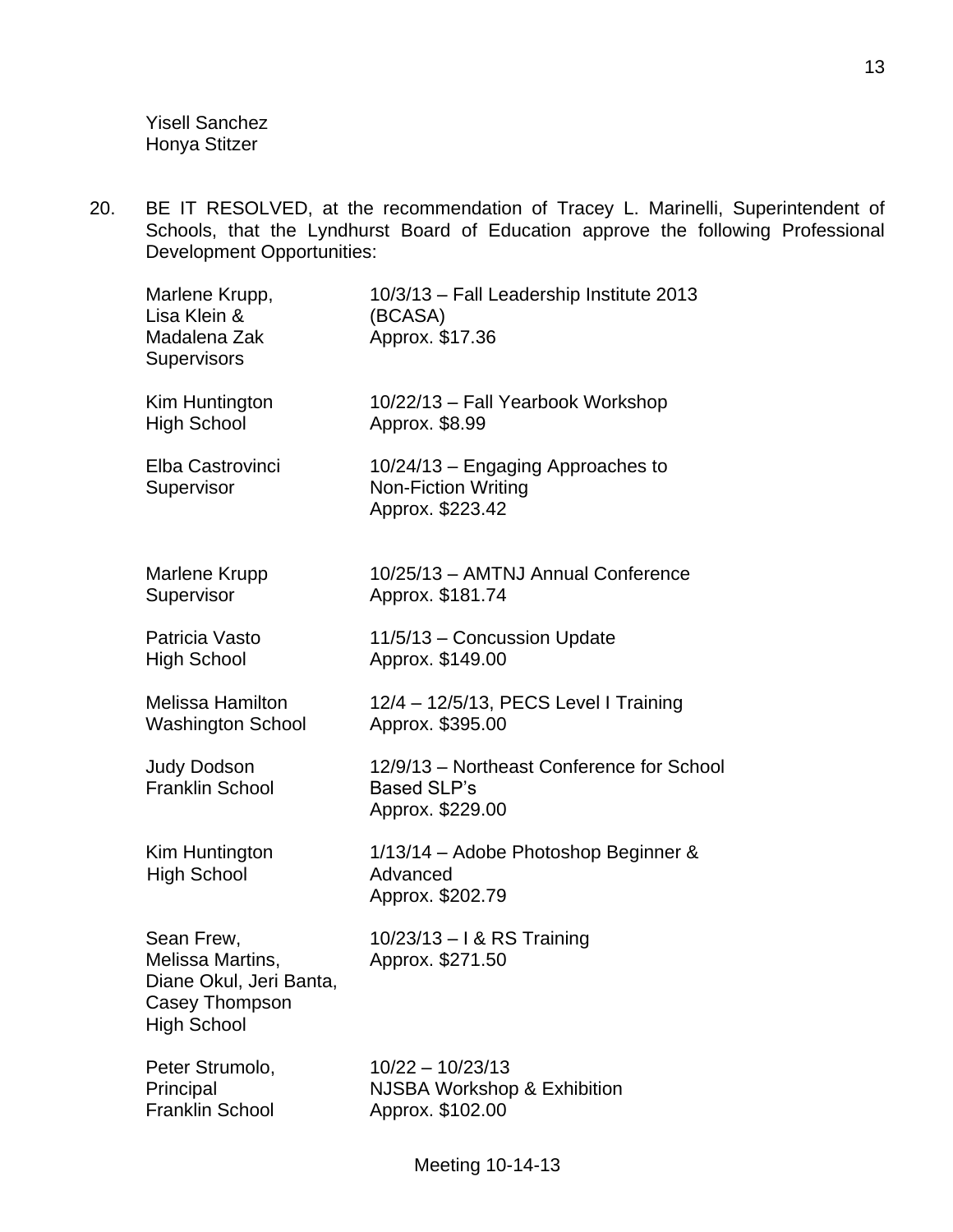Tanya Pastor 11/5/13

High School Central Park as Primary Document Approx. \$17.00

- 21. BE IT RESOLVED, at the recommendation of Tracey L. Marinelli, Superintendent of Schools, that the Lyndhurst Board of Education approve the attached list of substitute teachers for the 2013-2014 school year. Employment will be provisional, subject to authorization approval of criminal history background check, and subject to submission of all required application documents
- 22. BE IT RESOLVED, that the Lyndhurst Board of Education approve a memorandum of agreement effective July 1, 2012 to June 30, 2015 with Sharon Giaquinto and Pat Norcia, administrative secretaries to the Superintendent and Business Administrator and Valerie Troncone, Finance Manager. Copy on file in the Business Office.

#### New Business

Any Board member who takes exception to any of the following listed actions under the category of New Business may so indicate now and a separate motion for each of the excepted actions will be entertained.

Motion made by James Cunniff second by Josephine Malaniak that the following New Business actions of the Board numbered 1 through 1 exception actions be adopted.

Roll Call For: (9) Ronald Grillo, James Hooper, Christine Melleno, , Christopher Musto, Josephine Malaniak, Thomas DiMascio, James Cunniff, Stephen Vendola & Sheri Jarvis.

1. BE IT RESOLVED, that the Lyndhurst Board of Education approve the following position title change:

From To

Director of Special Services Supervisor of Special Services

Non-Agenda Items

Tara Castelitto I-Pad Insurance Money for ESL Fundraisers

Jen Morris Peanut Allergy – Child only eats Peanut butter and Jelly